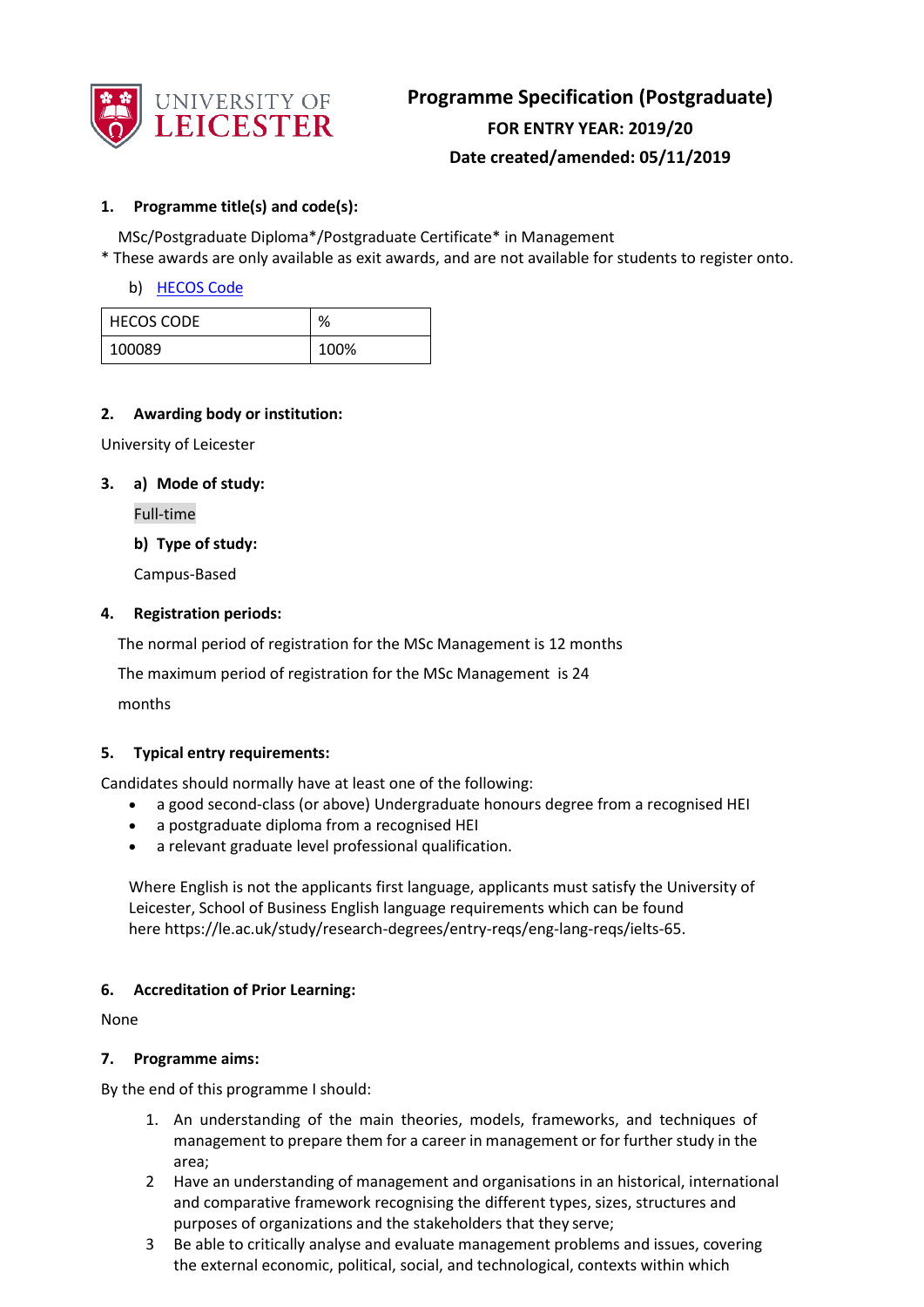organizations operate and managers work;

- 4 An understanding to critically evaluate the published literature on management and organisations and to synthesise the range of issues and perspectives which inform research and practice in the field;
- 5. Have an appreciation of the importance of information to managers and organizations within a knowledge-based economy. This will include an identification of appropriate methodologies for data acquisition, assessment, analysis and dissemination.
- 6 Be able to enable course members to integrate and apply systematically and creatively the knowledge, approaches, and methods that I have learnt to a variety of case studies and a dissertation.
- 7 Be able to develop my interpersonal, communication, ,and problem- solving skills, and to use these in an imaginative and self-directed way that will allow me to identify problems, evaluate and analyse situations, consider alternative solutions, make choices, and implement solutions.

# **8. Reference points used to inform the programme specification:**

- QAA Benchmarking Statement
- Framework for Higher Education Qualifications (FHEQ)
- UK Quality Code for Higher Education
- University Learnin[g Strategy](https://www2.le.ac.uk/offices/sas2/quality/learnteach)
- **[University Assessment Strategy](https://www2.le.ac.uk/offices/sas2/quality/learnteach)**
- University of Leicester Periodic Developmental Review Report
- External Examiners' reports (annual)
- United Nations Education for Sustainable Development Goals
- Student Destinations Data

External reference points:

• [QAA document on Master's degree characteristics 2015](http://www.qaa.ac.uk/en/Publications/Documents/Masters-Degree-Characteristics-15.pdf)

#### **9. Programme Outcomes:**

Unless otherwise stated, programme outcomes apply to all awards specified in 1. Programme title(s).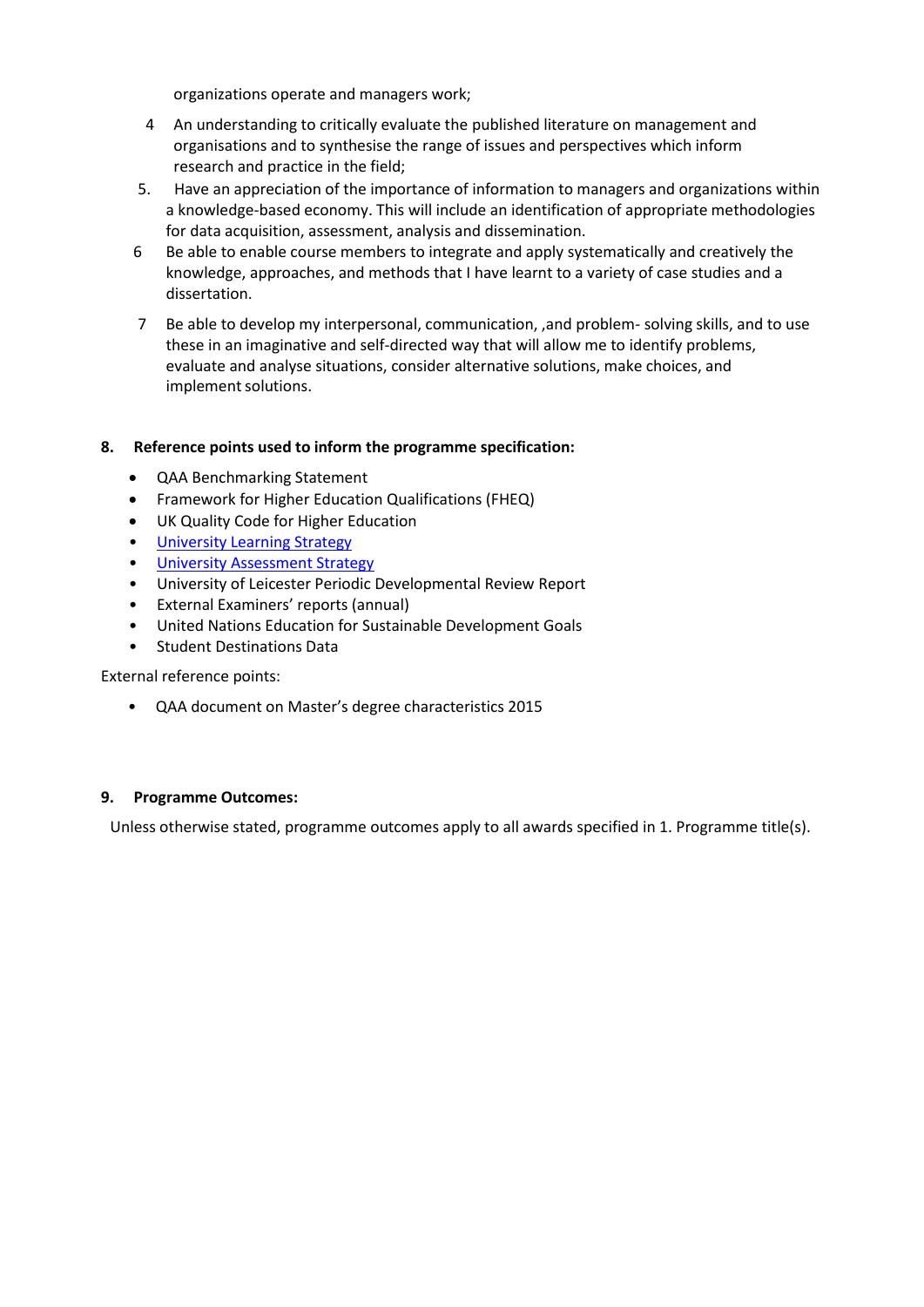| <b>Intended Learning</b><br><b>Outcomes</b>                                                                                                                                                                   | <b>Teaching and Learning Methods</b>                                                                                                | <b>How Demonstrated?</b>                                                                                                                                                                                      |
|---------------------------------------------------------------------------------------------------------------------------------------------------------------------------------------------------------------|-------------------------------------------------------------------------------------------------------------------------------------|---------------------------------------------------------------------------------------------------------------------------------------------------------------------------------------------------------------|
|                                                                                                                                                                                                               | (a) Discipline specific knowledge and competencies                                                                                  |                                                                                                                                                                                                               |
|                                                                                                                                                                                                               | Knowledge                                                                                                                           |                                                                                                                                                                                                               |
| <b>Certificate</b>                                                                                                                                                                                            | <b>Certificate</b>                                                                                                                  | <b>Certificate</b>                                                                                                                                                                                            |
| Knowledge of a core of<br>management subjects<br>including the business<br>environment, accounting,<br>finance, economics,<br>organisational behaviour,<br>strategy and marketing.                            | Lectures, group discussion,<br>directed reading and exercises,<br>private study, assignment<br>feedback: formative and<br>summative | Essays (individual), group<br>discussions, examinations, case<br>study exercises.<br>MN7002, MN7036,<br>MN7304, MN7319,<br>MN7331, MN7374,<br>MN7401, MN7402,<br>MN7403, MN7404,<br>MN7405, MN7406,<br>MN7409 |
| <b>Diploma</b>                                                                                                                                                                                                | <b>Diploma</b>                                                                                                                      | <b>Diploma</b>                                                                                                                                                                                                |
| In addition to the core<br>knowledge outlined above,<br>knowledge of a broader<br>range of management topics.                                                                                                 | As above                                                                                                                            | As above                                                                                                                                                                                                      |
| <b>Masters</b>                                                                                                                                                                                                | <b>Masters</b>                                                                                                                      | <b>Masters</b>                                                                                                                                                                                                |
| In addition to the above<br>knowledge of the research<br>methods used in<br>management research and<br>what constitutes a<br>methodology. Ability to<br>synthesise and integrate<br>knowledge across the core | In addition to the above, the<br>dissertation research process,<br>research methods training                                        | In addition to the above the research<br>proposal, ethics approval and<br>dissertation<br>MN7408, MN7410                                                                                                      |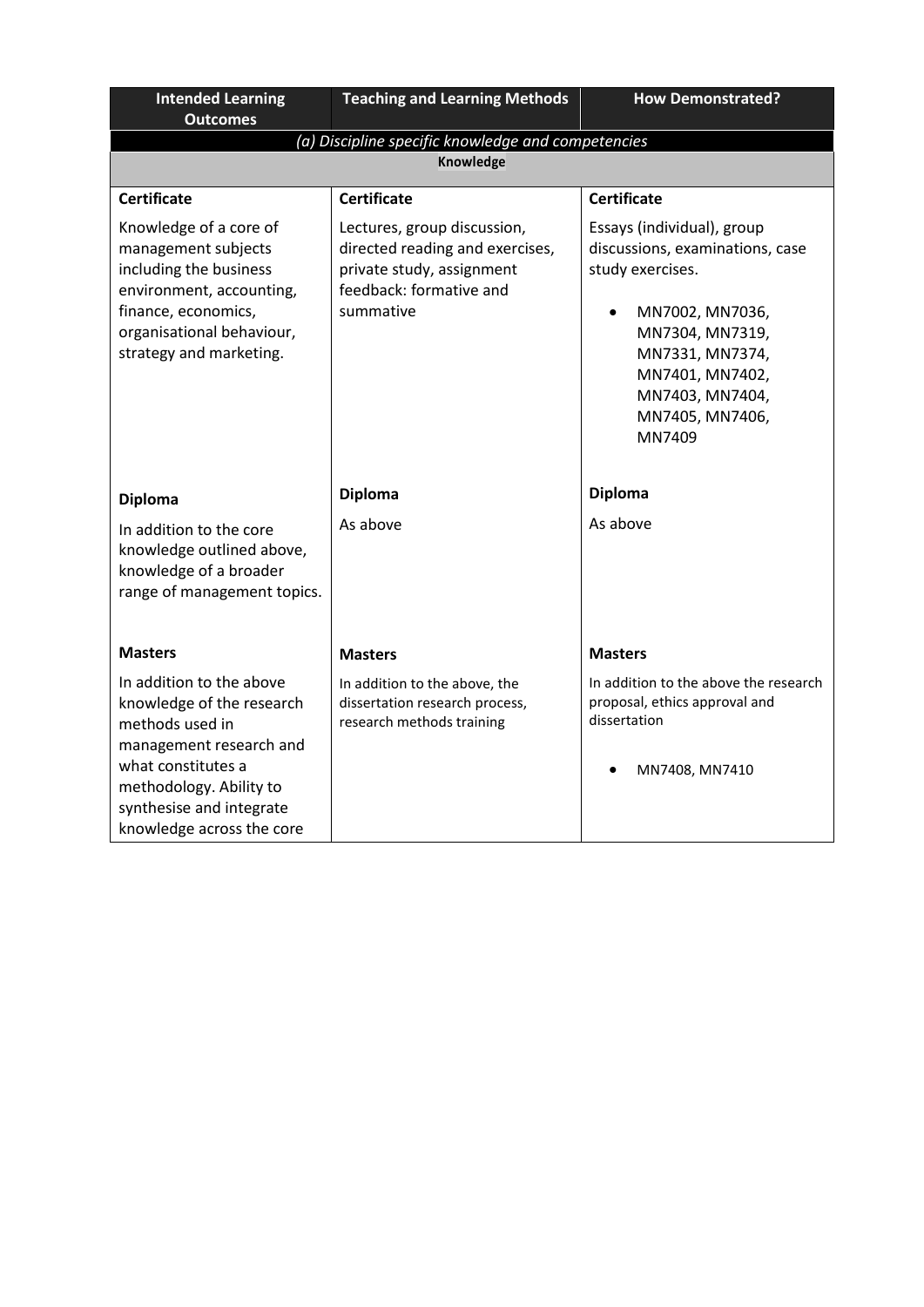| <b>Intended Learning</b><br><b>Outcomes</b>                                                                                                                          | <b>Teaching and Learning Methods</b>                                                                                                | <b>How Demonstrated?</b>                                                                                                                                                                                              |
|----------------------------------------------------------------------------------------------------------------------------------------------------------------------|-------------------------------------------------------------------------------------------------------------------------------------|-----------------------------------------------------------------------------------------------------------------------------------------------------------------------------------------------------------------------|
|                                                                                                                                                                      | <b>Concepts</b>                                                                                                                     |                                                                                                                                                                                                                       |
| <b>Certificate and Diploma</b>                                                                                                                                       | <b>Certificate and Diploma</b>                                                                                                      | <b>Certificate and Diploma</b>                                                                                                                                                                                        |
| Ability to explain the core<br>concepts of management as<br>they relate to marketing,<br>organisations, the business<br>context, and finance.                        | Lectures, group discussion,<br>directed reading, assignment<br>feedback, private study.                                             | Essays (individual), group<br>discussions, examinations, case<br>study exercises.<br>MN7002, MN7036,<br>MN7304, MN7319,<br>MN7331, MN7374,<br>MN7401, MN7402,<br>MN7403, MN7404,<br>MN7405, MN7406,<br>MN7407, MN7409 |
| <b>Masters</b><br>In addition to the above,<br>ability to apply the above<br>theories to analyse<br>organisational case studies<br>within their business<br>context. | <b>Masters</b><br>In addition to the above: the<br>dissertation supervision process<br>(group and 1-to-1), independent<br>research. | <b>Masters</b><br>In addition to the above, the<br>research proposal, dissertation<br>MN7408, MN 7410                                                                                                                 |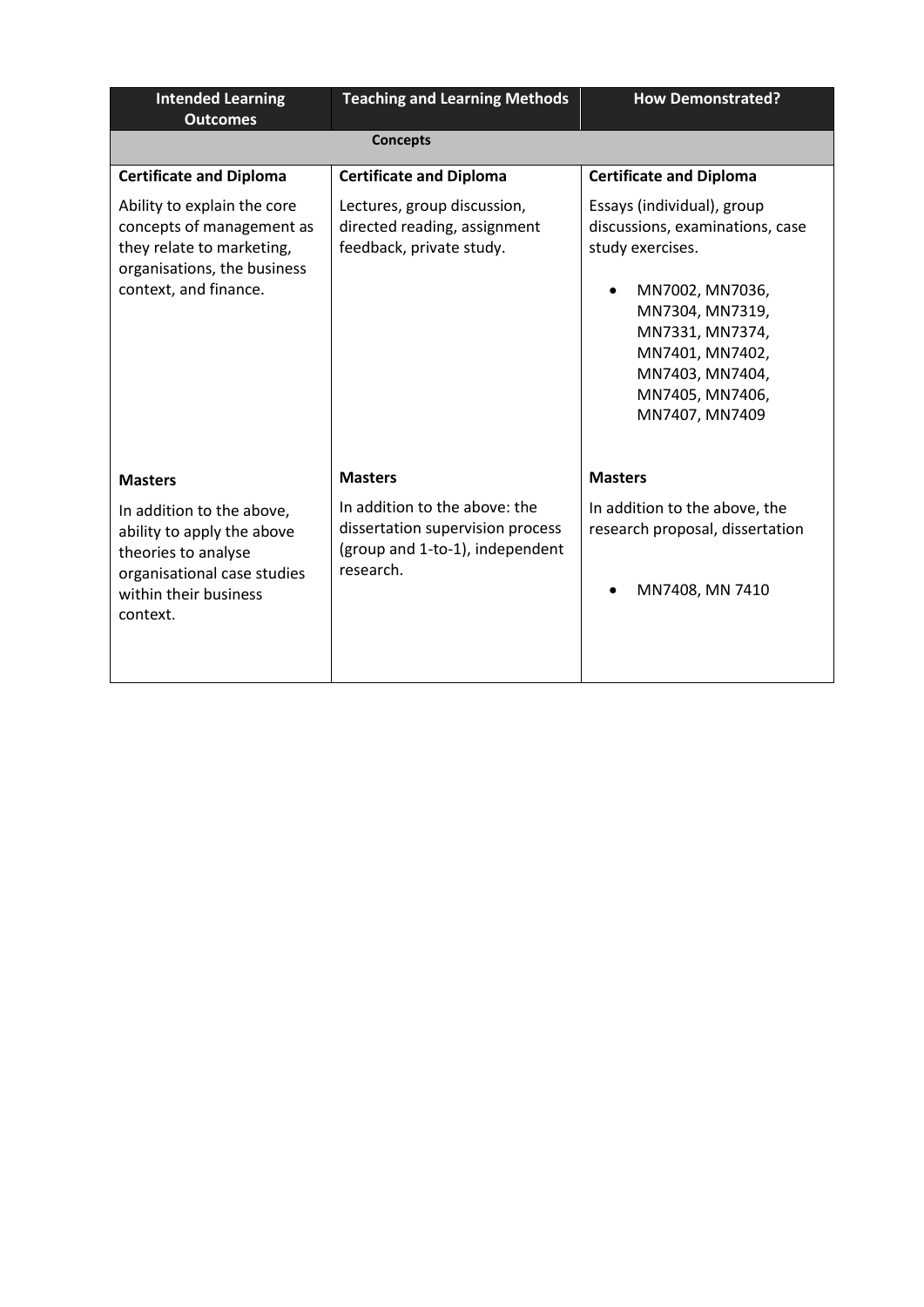| <b>Intended Learning</b><br><b>Outcomes</b>                                                                                                                                                                                                                                                                                                                                                                  | <b>Teaching and Learning Methods</b>                                                                                                                                                                                             | <b>How Demonstrated?</b>                                                                                                                                                                                   |  |
|--------------------------------------------------------------------------------------------------------------------------------------------------------------------------------------------------------------------------------------------------------------------------------------------------------------------------------------------------------------------------------------------------------------|----------------------------------------------------------------------------------------------------------------------------------------------------------------------------------------------------------------------------------|------------------------------------------------------------------------------------------------------------------------------------------------------------------------------------------------------------|--|
| <b>Techniques</b>                                                                                                                                                                                                                                                                                                                                                                                            |                                                                                                                                                                                                                                  |                                                                                                                                                                                                            |  |
| <b>Certificate and Diploma</b><br>Ability to: demonstrate<br>knowledge of key theories<br>and concepts; select relevant<br>material from academic<br>readings and demonstrate<br>familiarity with the<br>conventions of academic<br>writing and associated<br>referencing techniques;<br>undertake qualitative,<br>numerical and statistical<br>evaluation as a means to<br>analyse a management<br>problem. | <b>Certificate and Diploma</b><br>Independent research, lectures,<br>group discussion, directed<br>reading and exercises, self<br>directed private-study.<br>Assignment feedback, formative<br>and summative.                    | <b>Certificate and Diploma</b><br>Essays (individual), group<br>discussions, examinations, case<br>study exercises<br>MN7002, MN7036,<br>$\bullet$<br>MN7400, MN7402,<br>MN7403, MN7404,<br>MN7407, MN7409 |  |
| <b>Masters</b><br>In addition to the above,<br>mastery of a<br>range of methodological<br>tools used to investigate<br>topics in management.<br>Ability to be able to<br>differentiate the<br>conditions when either<br>qualitative or quantitative<br>data analysis should be used<br>and/or be able to identify<br>the conditions under which it<br>is appropriate to combine<br>different techniques      | <b>Masters</b><br>In addition to the above: the<br>dissertation supervision process<br>(group and 1 to 1), independent<br>research, lectures and seminars<br>designed to support the<br>preparation of the research<br>proposal. | <b>Masters</b><br>In addition to the above,<br>the research proposal,<br>dissertation<br>MN7408, MN7410                                                                                                    |  |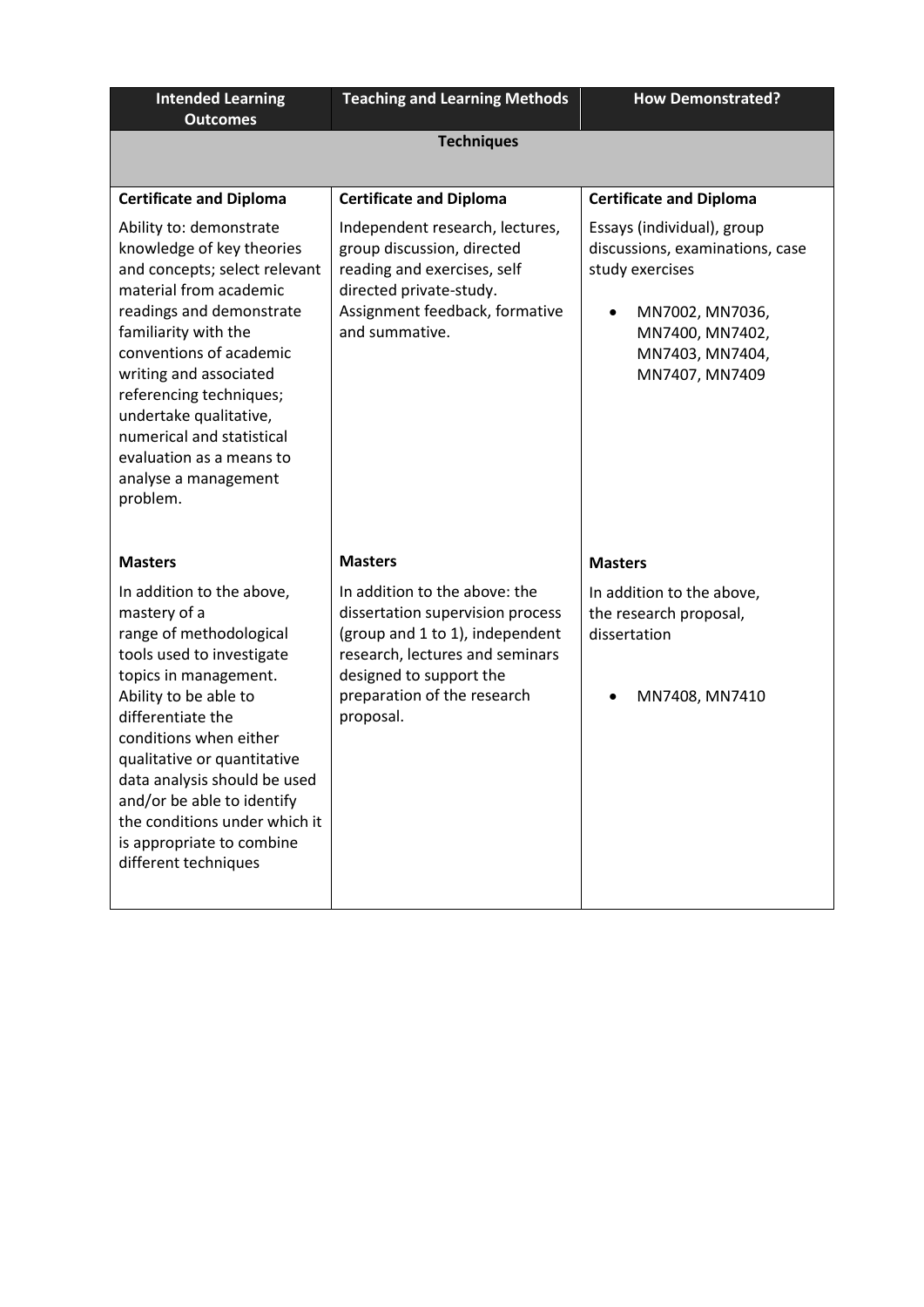| <b>Intended Learning</b><br><b>Outcomes</b>                                                                                                                                                                                       | <b>Teaching and Learning Methods</b>                                                                                                    | <b>How Demonstrated?</b>                                                                                                                                                                                                               |  |
|-----------------------------------------------------------------------------------------------------------------------------------------------------------------------------------------------------------------------------------|-----------------------------------------------------------------------------------------------------------------------------------------|----------------------------------------------------------------------------------------------------------------------------------------------------------------------------------------------------------------------------------------|--|
| <b>Critical analysis</b>                                                                                                                                                                                                          |                                                                                                                                         |                                                                                                                                                                                                                                        |  |
| <b>Certificate and Diploma</b>                                                                                                                                                                                                    | <b>Certificate and Diploma</b>                                                                                                          | <b>Certificate and Diploma</b>                                                                                                                                                                                                         |  |
| Ability to reflect critically on<br>both the academic discipline<br>of management and the<br>functions of management in<br>organizations in the<br>contemporary global<br>economy.                                                | Independent research, lectures,<br>group discussion, directed<br>reading and exercises.                                                 | Essays (individual), group<br>discussions, examinations, case<br>study exercises.<br>MN7002, MN7036,<br>MN7319, MN7374,<br>MN7400, MN7401,<br>MN7403, MN7405,<br>MN7406, MN7407                                                        |  |
| <b>Masters</b>                                                                                                                                                                                                                    | <b>Masters</b>                                                                                                                          | <b>Masters</b>                                                                                                                                                                                                                         |  |
| In addition to the above,<br>demonstrate understanding<br>of different cultural,<br>environmental and<br>organizational contexts and<br>to appreciate theory and<br>practice appropriate to these<br>contexts                     | In addition to the above the<br>presentation of a substantial<br>piece of research culminating in<br>the dissertation document          | In addition to the above,<br>the dissertation<br>MN7410                                                                                                                                                                                |  |
|                                                                                                                                                                                                                                   | Presentation                                                                                                                            |                                                                                                                                                                                                                                        |  |
| <b>Certificate and Diploma</b><br>Ability to differentiate<br>between<br>relevant and non-relevant<br>material; to write up<br>and deliver written work to a<br>professional standard.                                            | <b>Certificate and Diploma</b><br>Lectures, group discussion,<br>directed reading and exercises                                         | <b>Certificate and Diploma</b><br>Essays (individual), group<br>discussions, computer based<br>exercises, examinations, case<br>study exercises.<br>MN7002, MN7036,<br>MN7304, MN7319,<br>MN7331, MN7374,<br>MN7401, MN7407,<br>MN7409 |  |
| <b>Masters</b><br>In addition to the above,<br>ability to organize research<br>material in<br>a manner appropriate to the<br>medium that is to be<br>assessed (i.e. professional<br>report, research proposal or<br>dissertation) | <b>Masters</b><br>In addition to the above the<br>presentation of a substantial<br>piece of research culminating in<br>the dissertation | <b>Masters</b><br>In addition to the above,<br>the dissertation.<br>MN7410                                                                                                                                                             |  |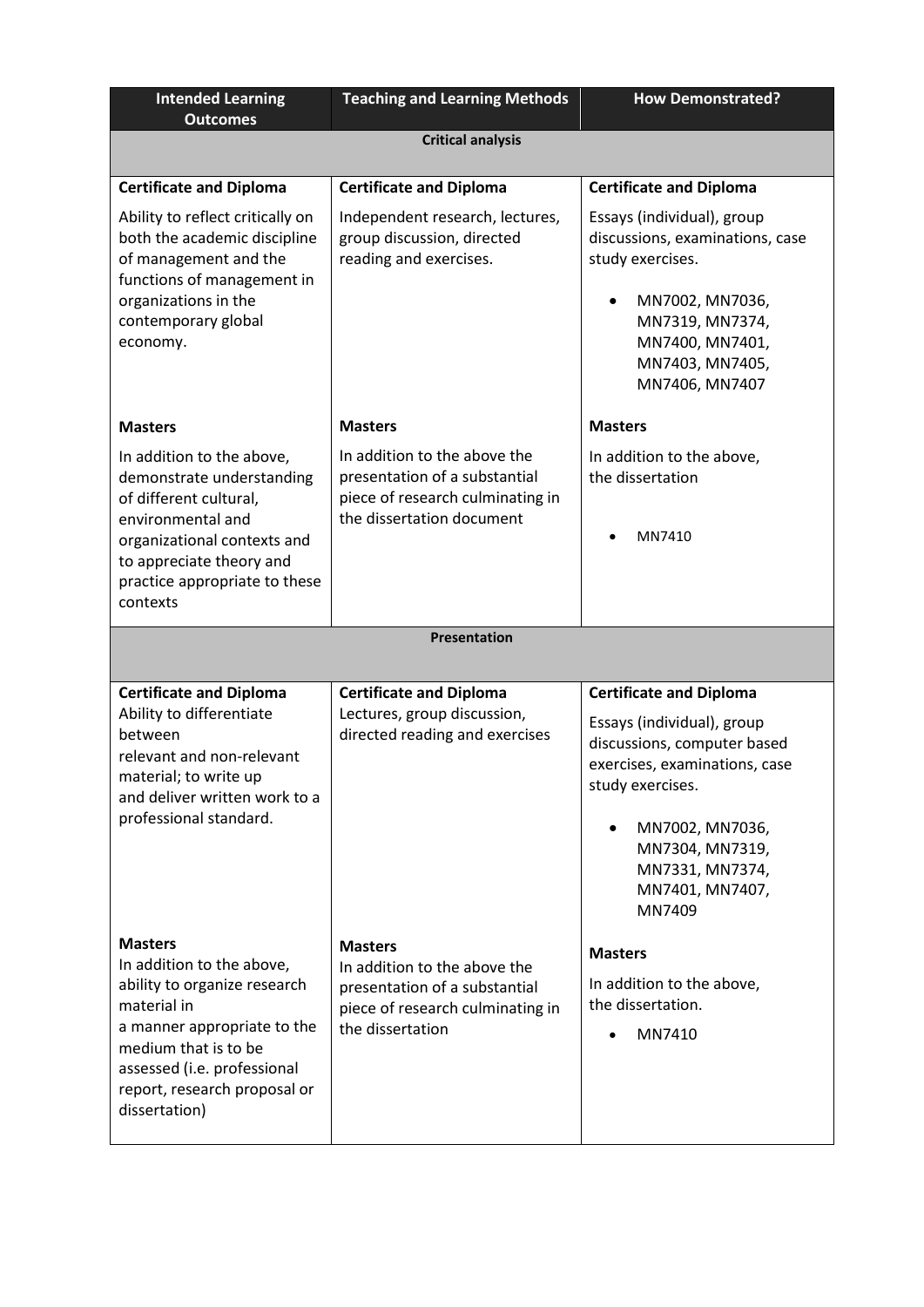| <b>Intended Learning</b><br><b>Outcomes</b>                                                                                                                                                                                                                                                                                                                                                                                           | <b>Teaching and Learning Methods</b>                                                                             | <b>How Demonstrated?</b>                                                                                                                                              |  |
|---------------------------------------------------------------------------------------------------------------------------------------------------------------------------------------------------------------------------------------------------------------------------------------------------------------------------------------------------------------------------------------------------------------------------------------|------------------------------------------------------------------------------------------------------------------|-----------------------------------------------------------------------------------------------------------------------------------------------------------------------|--|
|                                                                                                                                                                                                                                                                                                                                                                                                                                       | <b>Appraisal of evidence</b>                                                                                     |                                                                                                                                                                       |  |
| <b>Certificate and Diploma</b>                                                                                                                                                                                                                                                                                                                                                                                                        | <b>Certificate and Diploma</b>                                                                                   | <b>Certificate and Diploma</b>                                                                                                                                        |  |
| Ability to locate, organise<br>and assess data, analyse<br>complex ideas and<br>understand and criticise<br>different arguments.                                                                                                                                                                                                                                                                                                      | Independent research, lectures,<br>group discussion, directed<br>reading and exercises.                          | Essays (individual), group<br>discussions, computer based<br>exercises, examinations, case<br>study exercises<br>MN7036, MN7374,<br>MN7401, MN7403,<br>MN7406, MN7407 |  |
| <b>Masters</b>                                                                                                                                                                                                                                                                                                                                                                                                                        | <b>Masters</b>                                                                                                   | <b>Masters</b>                                                                                                                                                        |  |
| In addition to the above, the<br>ability to mount and sustain<br>an independent level of<br>inquiry at an advanced level                                                                                                                                                                                                                                                                                                              | Dissertation research                                                                                            | Dissertation<br>MN7410                                                                                                                                                |  |
| (b) Transferable skills<br><b>Research skills</b>                                                                                                                                                                                                                                                                                                                                                                                     |                                                                                                                  |                                                                                                                                                                       |  |
| <b>Certificate and Diploma</b>                                                                                                                                                                                                                                                                                                                                                                                                        | <b>Certificate and Diploma</b>                                                                                   | <b>Certificate and Diploma</b>                                                                                                                                        |  |
| Ability to demonstrate<br>intellectual independence,<br>through identifying a<br>credible research project,<br>drawing up a realistic time-<br>table, reflecting on and<br>'writing up' results.                                                                                                                                                                                                                                      | Research methodology module,<br>supervision, independent<br>research and group work.                             | Essay assignments (formative and<br>summative), examinations<br>MN7036, MN7304,<br>MN7319, MN7331,<br>MN7374, MN7400,<br>MN7401, MN7404,<br>MN7405, MN7406,<br>MN7409 |  |
| <b>Masters</b>                                                                                                                                                                                                                                                                                                                                                                                                                        | <b>Masters</b>                                                                                                   | <b>Masters</b>                                                                                                                                                        |  |
| In addition to the above,<br>ability to plan research<br>projects based on focused<br>research questions, conduct<br>significant background<br>research and literature<br>surveys, collect and analyse<br>data which is relevant to<br>research questions, report<br>on findings demonstrating an<br>ability to critique the data<br>from competing viewpoints,<br>construct an informed<br>critical argument at an<br>advanced level | In addition to the above: the<br>dissertation supervision process<br>(group and 1-to-1), independent<br>research | In addition to the above the<br>research proposal, dissertation<br>MN7408, MN7410                                                                                     |  |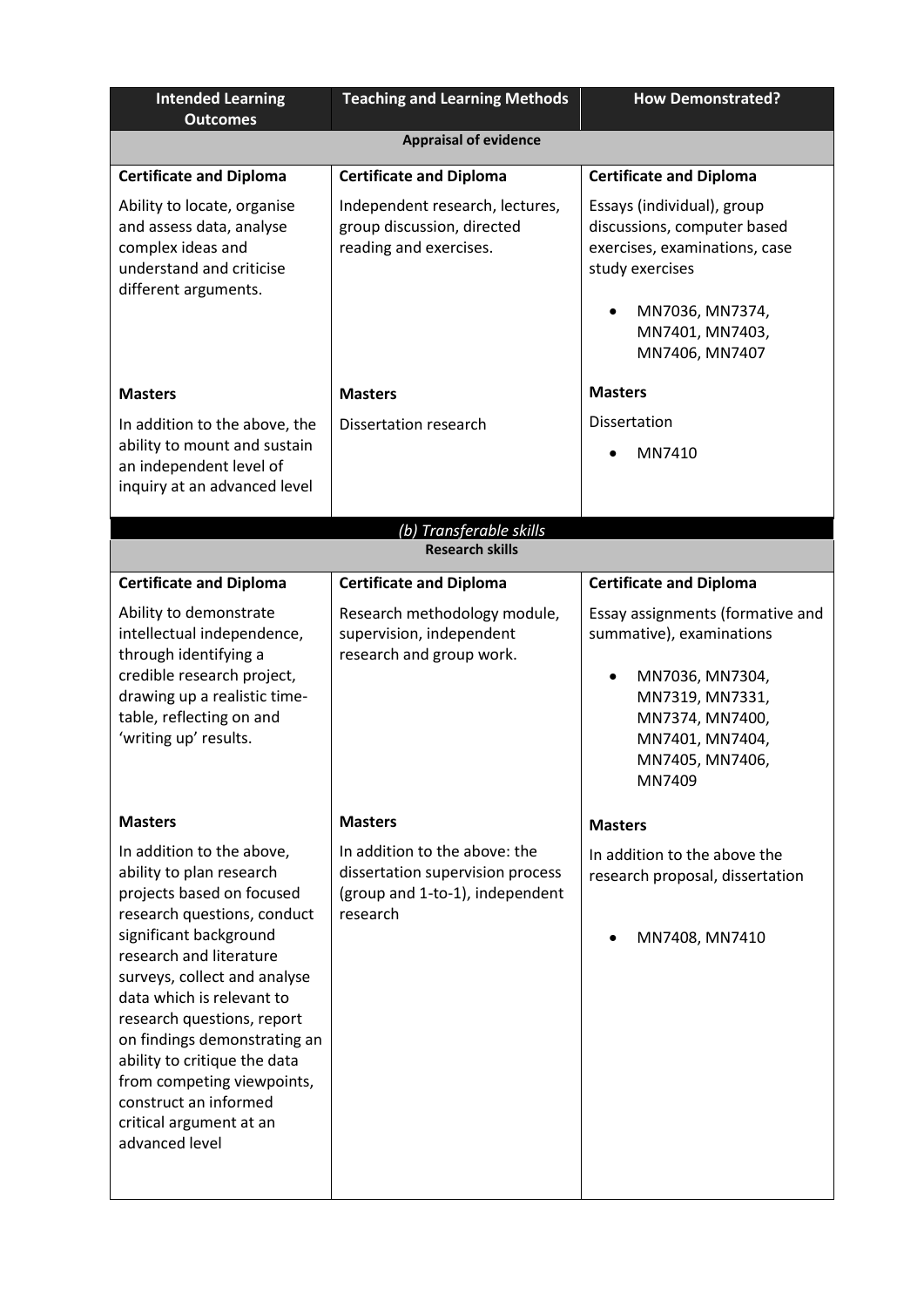| <b>Intended Learning</b><br><b>Outcomes</b>                                                                                                                             | <b>Teaching and Learning Methods</b>                                                                             | <b>How Demonstrated?</b>                                                                                       |  |
|-------------------------------------------------------------------------------------------------------------------------------------------------------------------------|------------------------------------------------------------------------------------------------------------------|----------------------------------------------------------------------------------------------------------------|--|
| <b>Communication skills</b>                                                                                                                                             |                                                                                                                  |                                                                                                                |  |
|                                                                                                                                                                         |                                                                                                                  |                                                                                                                |  |
| <b>Certificate and Diploma</b>                                                                                                                                          | <b>Certificate and Diploma</b>                                                                                   | <b>Certificate and Diploma</b>                                                                                 |  |
| Ability to work<br>collaboratively and<br>responsibly in groups.                                                                                                        | Lectures, group discussions/<br>problem solving exercises.                                                       | Group exercises, contributions to<br>discussions, and assignments.                                             |  |
| Knowing how and when to<br>draw on the knowledge and<br>expertise of others; ability to<br>contribute & comment on<br>ideas in group discussions.                       | Group work, lectures and<br>through addressing the<br>requirements of progressive<br>modes of assessment.        | MN7002, MN7036,<br>MN7304, MN7319,<br>MN7331, MN7374,<br>MN7401, MN7402,<br>MN7403, MN7404,<br>MN7405, MN7406, |  |
| Ability to demonstrate<br>clarity, fluency and<br>coherence in written<br>expression of management<br>issues and debates in a<br>manner appropriate to the<br>audience. |                                                                                                                  | MN7407, MN7409                                                                                                 |  |
| <b>Masters</b>                                                                                                                                                          | <b>Masters</b>                                                                                                   | <b>Masters</b>                                                                                                 |  |
| In addition to the above,<br>ability to produce a<br>dissertation that is logically<br>structured and written with<br>clarity and precision.                            | In addition to the above: the<br>dissertation supervision process<br>(group and 1-to-1), independent<br>research | In addition to the above the<br>research proposal, dissertation<br>MN7410                                      |  |
|                                                                                                                                                                         |                                                                                                                  |                                                                                                                |  |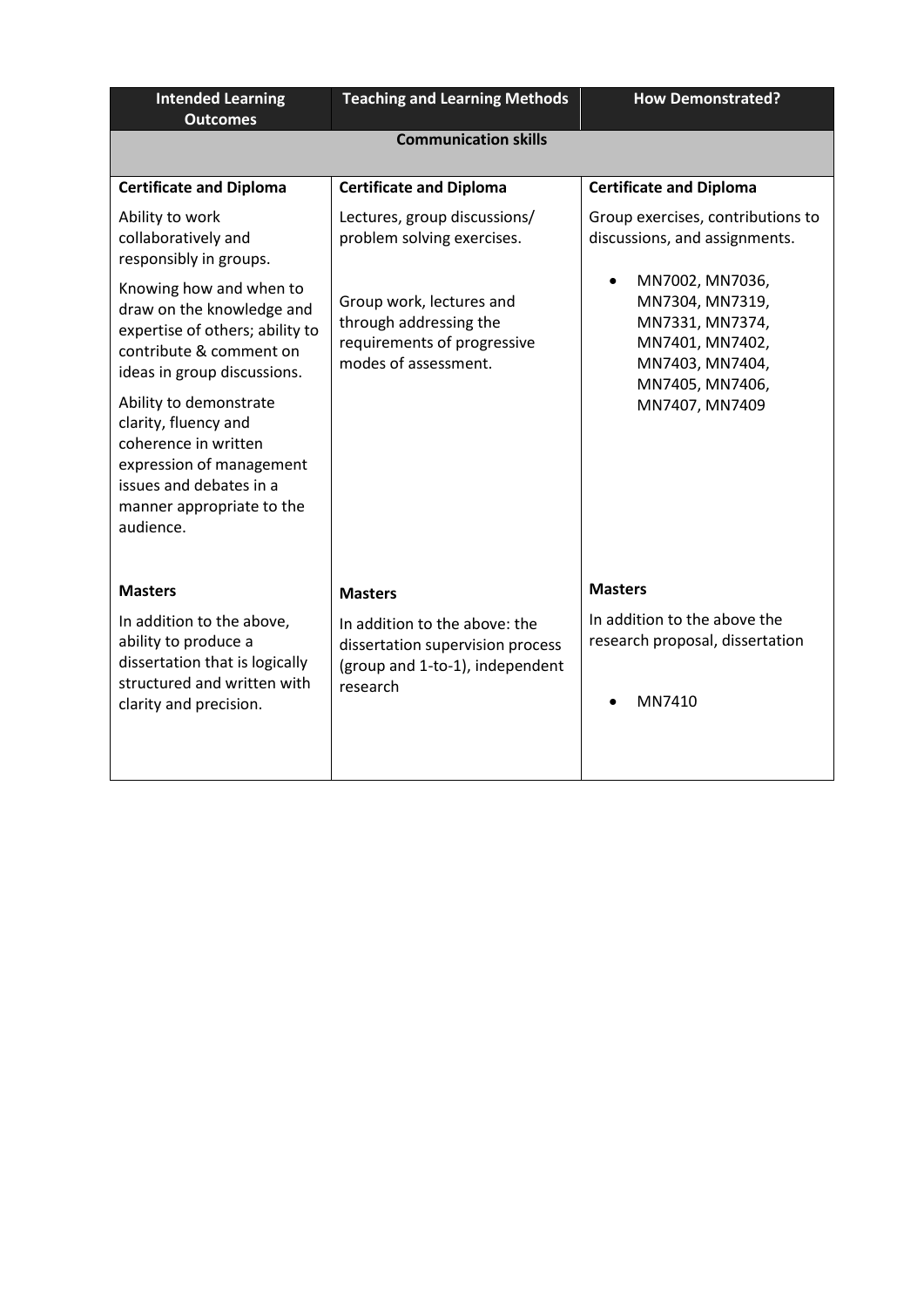| <b>Intended Learning</b><br><b>Outcomes</b>                                                                                                                                     | <b>Teaching and Learning Methods</b>                                                                                                                                                                                     | <b>How Demonstrated?</b>                                                                                        |
|---------------------------------------------------------------------------------------------------------------------------------------------------------------------------------|--------------------------------------------------------------------------------------------------------------------------------------------------------------------------------------------------------------------------|-----------------------------------------------------------------------------------------------------------------|
| Data presentation                                                                                                                                                               |                                                                                                                                                                                                                          |                                                                                                                 |
| <b>Certificate and Diploma</b>                                                                                                                                                  | <b>Certificate and Diploma</b>                                                                                                                                                                                           | <b>Certificate and Diploma</b>                                                                                  |
| Ability to locate, organise<br>and marshal evidence, and<br>articulate it accurately in a<br>written or spoken format, in<br>a manner appropriate for the<br>required audience. | Synchronous and asynchronous<br>lectures, case study exercises,<br>self-directed private study.                                                                                                                          | Assignments, case study<br>exercises.<br>MN7319, MN7401, MN7404,<br>MN7405, MN7407                              |
| <b>Masters</b>                                                                                                                                                                  | <b>Masters</b>                                                                                                                                                                                                           | <b>Masters</b>                                                                                                  |
| Ability to organize research<br>data into graphical and<br>statistical summaries where<br>relevant                                                                              | In addition to the above: the<br>dissertation supervision process<br>(group and 1-to-1), independent<br>research, lectures and seminars<br>designed to support the<br>preparation of the research<br>proposal (module 4) | In addition to the above the<br>research proposal and<br>dissertation<br>MN7410                                 |
|                                                                                                                                                                                 | <b>Information technology</b>                                                                                                                                                                                            |                                                                                                                 |
|                                                                                                                                                                                 |                                                                                                                                                                                                                          |                                                                                                                 |
| <b>Certificate and Diploma</b>                                                                                                                                                  | <b>Certificate and Diploma</b>                                                                                                                                                                                           | <b>Certificate and Diploma</b>                                                                                  |
| Ability to construct and<br>present quantitative and<br>qualitative data clearly,<br>effectively using IT sources<br>where appropriate.                                         | Lectures and seminars, self-<br>directed private study                                                                                                                                                                   | Essay assignments, examinations<br>MN7036, MN7304, MN7331,<br>MN7374, MN7400, MN7401,<br>MN7402, MN7403, MN7407 |
| <b>Masters</b>                                                                                                                                                                  | <b>Masters</b>                                                                                                                                                                                                           |                                                                                                                 |
| In addition to the above,<br>ability to use, if necessary,<br>data analysis software that is<br>relevant to a dissertation<br>(e.g. SPSS)                                       | In addition to the above: the<br>dissertation supervision process<br>(group and 1-to-1), independent<br>research, lectures and seminars<br>designed to support the<br>preparation of the research<br>proposal            | <b>Masters</b><br>In addition to the above the<br>research proposal and<br>dissertation<br>MN7410               |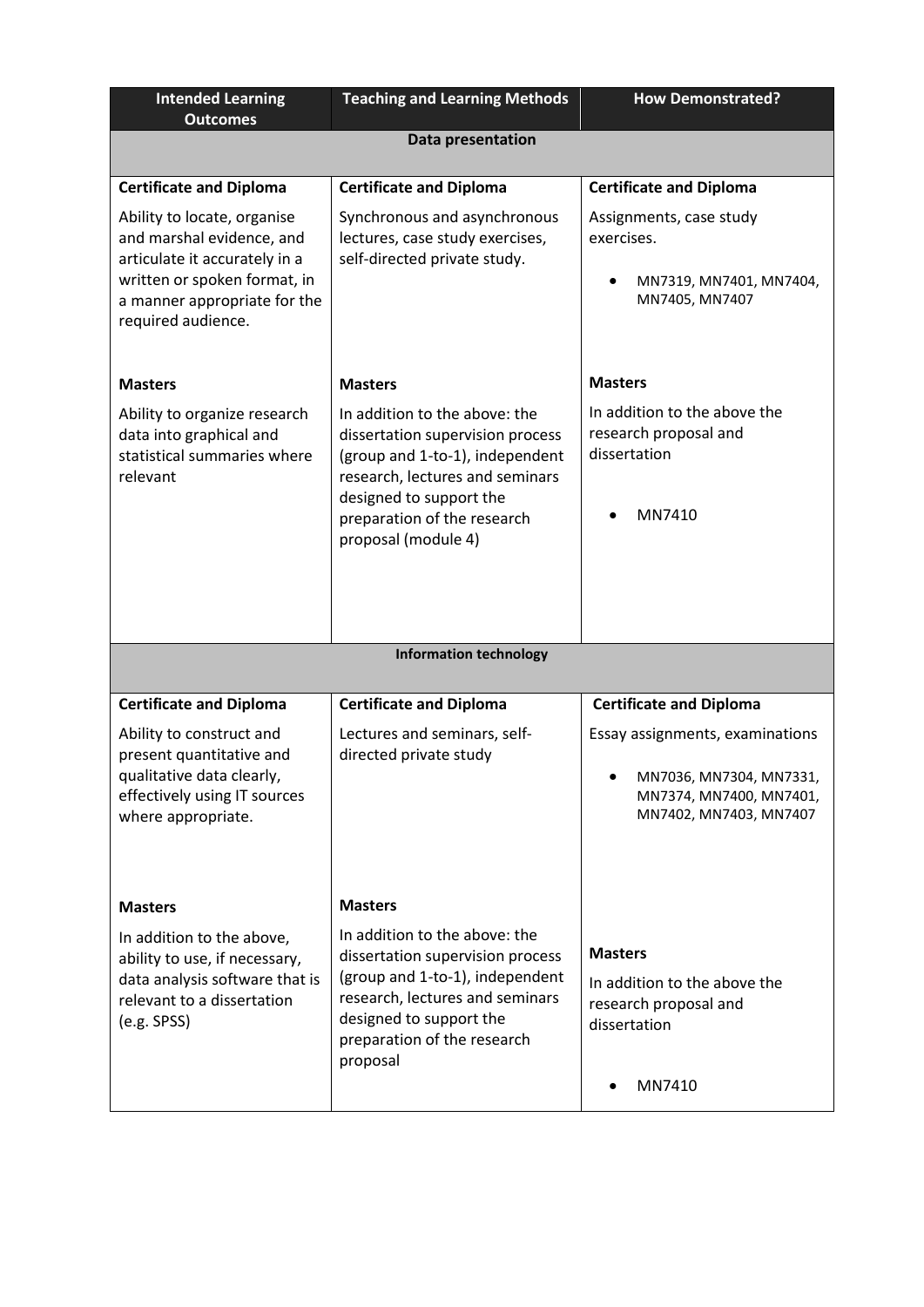| <b>Intended Learning</b><br><b>Outcomes</b>                                                                                                                                    | <b>Teaching and Learning Methods</b>                                                                                                                                                                                                  | <b>How Demonstrated?</b>                                                                            |  |  |
|--------------------------------------------------------------------------------------------------------------------------------------------------------------------------------|---------------------------------------------------------------------------------------------------------------------------------------------------------------------------------------------------------------------------------------|-----------------------------------------------------------------------------------------------------|--|--|
|                                                                                                                                                                                | <b>Problem solving</b>                                                                                                                                                                                                                |                                                                                                     |  |  |
|                                                                                                                                                                                |                                                                                                                                                                                                                                       |                                                                                                     |  |  |
| Certificate, Diploma and<br><b>Masters</b>                                                                                                                                     | <b>Certificate and Diploma</b>                                                                                                                                                                                                        | <b>Certificate and Diploma</b>                                                                      |  |  |
|                                                                                                                                                                                | Research methods classes and                                                                                                                                                                                                          | <b>Essays and examinations</b>                                                                      |  |  |
| Ability to refine problems<br>into researchable<br>questions.<br>Ability to identify and locate                                                                                | independent research                                                                                                                                                                                                                  | MN7002, MN7036,<br>$\bullet$<br>MN7304, MN7331,<br>MN7374, MN7401,<br>MN7404, MN7405,               |  |  |
| relevant data and source<br>material.                                                                                                                                          |                                                                                                                                                                                                                                       | MN7406, MN7407,<br>MN7408, MN7409                                                                   |  |  |
|                                                                                                                                                                                | <b>Masters</b>                                                                                                                                                                                                                        | <b>Masters</b>                                                                                      |  |  |
| Ability to use material to<br>address problem and come<br>up with answers or solutions.                                                                                        | In addition to the above: the<br>dissertation supervision process<br>(group and 1 to 1)                                                                                                                                               | In addition to the above,<br>independent research,<br>particularly that leading to<br>dissertation. |  |  |
|                                                                                                                                                                                |                                                                                                                                                                                                                                       | MN7410                                                                                              |  |  |
|                                                                                                                                                                                | <b>Working</b>                                                                                                                                                                                                                        |                                                                                                     |  |  |
|                                                                                                                                                                                | relationships                                                                                                                                                                                                                         |                                                                                                     |  |  |
| <b>Certificate and Diploma</b>                                                                                                                                                 | <b>Certificate and Diploma</b>                                                                                                                                                                                                        | <b>Certificate and Diploma</b>                                                                      |  |  |
| Ability to work<br>collaboratively and<br>responsibly in groups.                                                                                                               | Group work, seminars and<br>lectures.                                                                                                                                                                                                 | Group discussions, group<br>exercises, and group assessment                                         |  |  |
|                                                                                                                                                                                |                                                                                                                                                                                                                                       | MN7002, MN7319,<br>MN7374, MN7400,<br>MN7401, MN7403,<br>MN7404, MN7405,<br>MN7407, MN7408          |  |  |
| <b>Masters</b>                                                                                                                                                                 | <b>Masters</b>                                                                                                                                                                                                                        | <b>Masters</b>                                                                                      |  |  |
| In addition to the above,<br>knowing how and when to<br>draw on the knowledge and<br>expertise of others; ability to<br>contribute & comment on<br>ideas in group discussions. | In addition to the above: the<br>establishment of a working<br>relationship with the dissertation<br>supervisor (or the resolution of<br>any problems through<br>consultation with the Personal<br>Tutor and the Programme<br>Leader) | In addition to the above; the<br>dissertation<br>MN7410                                             |  |  |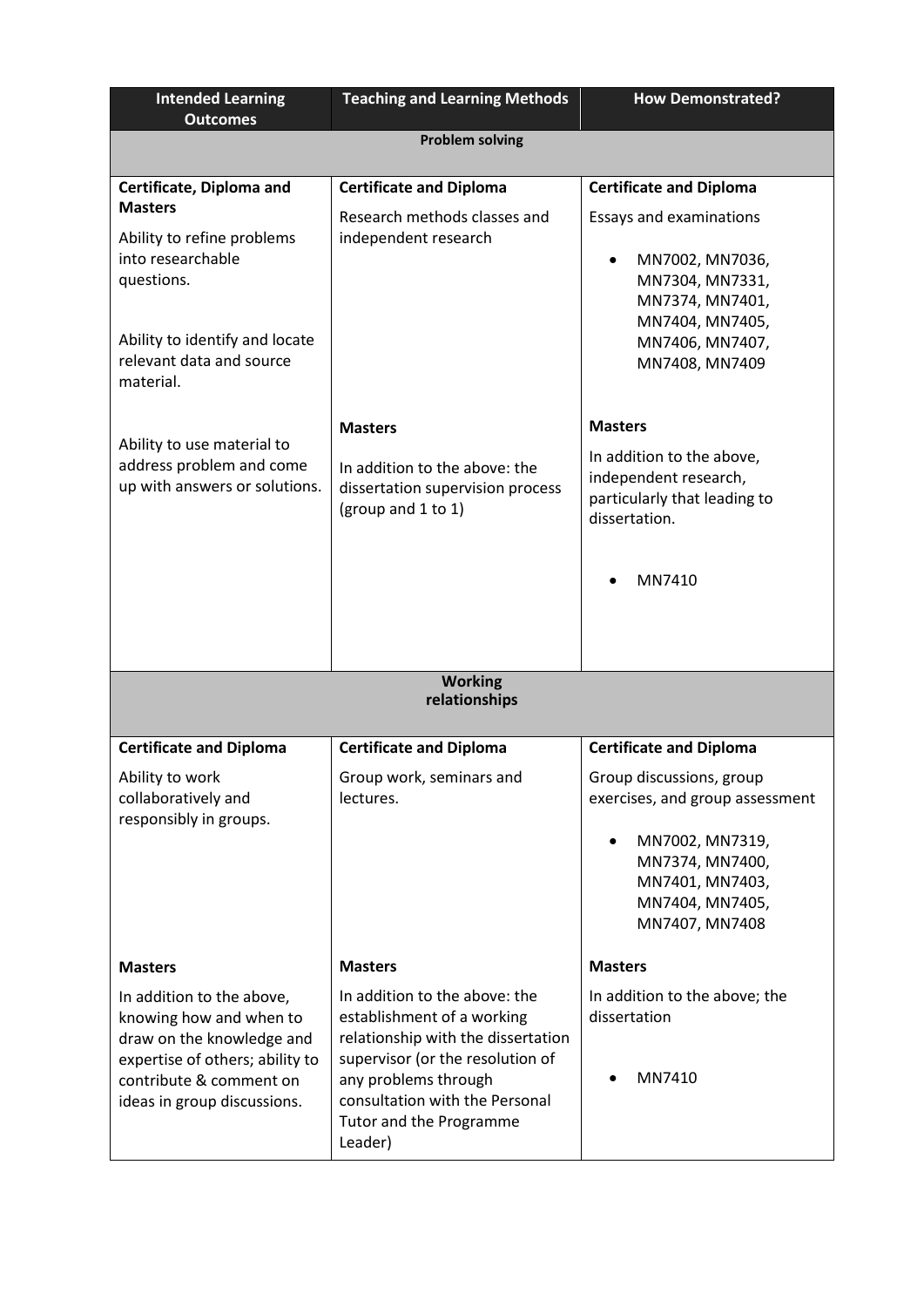| <b>Intended Learning</b><br><b>Outcomes</b>                                                                                                                                                                                                                | <b>Teaching and Learning Methods</b>                                                                                                                                                                                                 | <b>How Demonstrated?</b>                                                                                                                                                                                                  |
|------------------------------------------------------------------------------------------------------------------------------------------------------------------------------------------------------------------------------------------------------------|--------------------------------------------------------------------------------------------------------------------------------------------------------------------------------------------------------------------------------------|---------------------------------------------------------------------------------------------------------------------------------------------------------------------------------------------------------------------------|
|                                                                                                                                                                                                                                                            | <b>Managing learning</b>                                                                                                                                                                                                             |                                                                                                                                                                                                                           |
| <b>Certificate and Diploma</b><br>Ability to plan and construct<br>responses to a brief, drawing<br>upon a range of appropriate<br>sources.<br>Ability to reflect upon<br>behaviour and skills with a<br>view to personal and<br>professional development. | <b>Certificate and Diploma</b><br>Independent research, lectures,<br>and group-work, directed<br>reading and exercises<br>Directed reading, lectures, group<br>discussions and peer to peer<br>feedback, problem solving<br>sessions | <b>Certificate and Diploma</b><br>Assignment, essays and<br>examinations.<br>MN7002, MN7319, MN7374,<br>MN7400, MN7401, MN7403,<br>MN7404, MN7405, MN7407<br>Group and individual exercises,<br>discussion within forums, |
|                                                                                                                                                                                                                                                            |                                                                                                                                                                                                                                      | assignments, case study<br>exercises.                                                                                                                                                                                     |
| <b>Masters</b>                                                                                                                                                                                                                                             | <b>Masters</b>                                                                                                                                                                                                                       | <b>Masters</b>                                                                                                                                                                                                            |
| In addition to the above:<br>ability to identify a credible<br>research project; construct a<br>feasible research timetable;<br>carry out independent<br>research                                                                                          | In addition to the above: the<br>dissertation supervision process<br>(group and 1-to-1),                                                                                                                                             | Research Proposal; Dissertation<br>MN7408, MN7410                                                                                                                                                                         |
|                                                                                                                                                                                                                                                            | <b>Career management</b>                                                                                                                                                                                                             |                                                                                                                                                                                                                           |
| <b>Certificate and Diploma</b>                                                                                                                                                                                                                             | <b>Certificate and Diploma</b>                                                                                                                                                                                                       | <b>Certificate and Diploma</b>                                                                                                                                                                                            |
| Ability to reflect on<br>motivation, strengths,<br>interests and skills with a<br>view to personal and<br>professional development.                                                                                                                        | Directed reading, lectures, group<br>discussions and peer to peer<br>feedback, problem solving<br>sessions, independent research.                                                                                                    | Group and individual exercises,<br>discussion within forums,<br>assignments, case study<br>exercises.<br>MN7002, MN7400                                                                                                   |
| <b>Masters</b>                                                                                                                                                                                                                                             | <b>Masters</b>                                                                                                                                                                                                                       |                                                                                                                                                                                                                           |
| In addition to the above, if<br>appropriate, ability to<br>research an area which may<br>be relevant to the student's<br>career preferences.                                                                                                               | In addition to the above; the<br>dissertation supervision process                                                                                                                                                                    | <b>Masters</b><br>Dissertation<br>MN7410                                                                                                                                                                                  |

# **10. Special features**

AMBA Accredited Programme.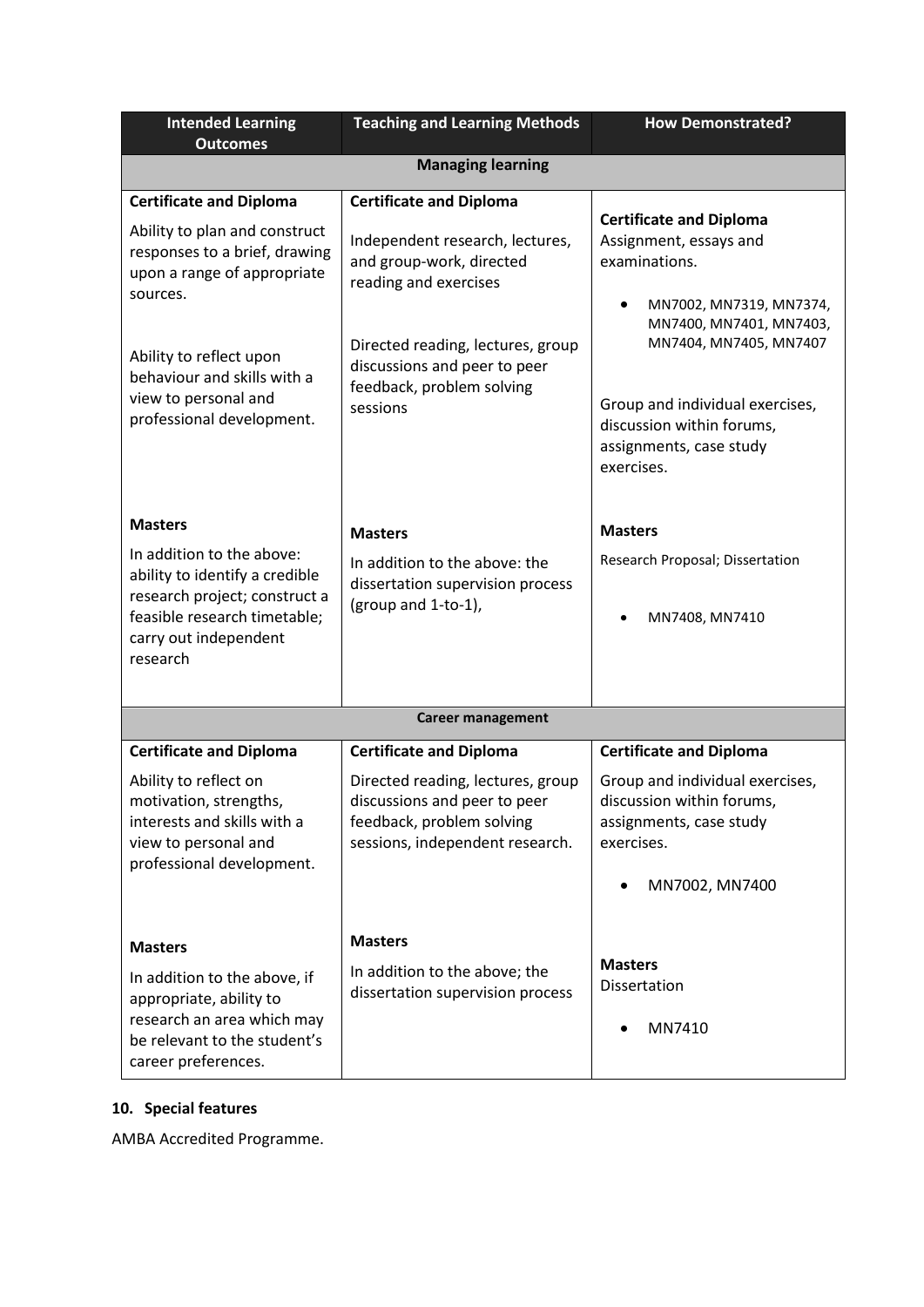#### **11. Indicators of programme quality**

Academic quality will be maintained by adhering to the School of Business' practice and University of Leicester's regulations. Programmes are carefully planned and reviewed internally on a yearly basis through the ADR mechanism. External examiners of programme content and marking will provide external validation and comparison to programmes offered by competitors. Coordination and alignment between the programme teaching team and professional services ensures a consistent and high-quality academic experience for the students.

#### **12. Scheme of Assessment:**

As defined i[n Senate Regulation 6:](http://www.le.ac.uk/senate-regulation6) Regulations governing taught postgraduate programmes of study.

#### **13. Progression points**

As defined i[n Senate Regulation 6:](http://www.le.ac.uk/senate-regulation6) Regulations governing taught postgraduate programmes of study.

#### **14. Rules relating to re-sits or re-submissions:**

As defined i[n Senate Regulation 6:](http://www.le.ac.uk/senate-regulation6) Regulations governing taught postgraduate programmes of study.

#### **15. External Examiners reports**

The details of the External Examiner(s) for this programme and the most recent External Examiners' reports for this programme can be found at [exampapers@Leicester](https://exampapers.le.ac.uk/xmlui/) [log-in required]

#### **16. Additional features** (e.g. timetable for admissions)

**Appendix 1: Programme structure** (programme regulations)

#### **Semester 1**

MN7400 Academic Skills and Practice (0 credits) MN7401 Organisational Behaviour (15 credits) MN7402 Business Economics (15 credits) MN7403 Accounting and Finance for Managers (15 credits) MN7404 Marketing Management (15 credits)

#### **Semester 2**

MN7405 Strategic Management (15 credits) MN7406 International Business (15 credits)

# **Options – 30 credits**

MN7304 Knowledge Management (15 credits) MN7036 Corporate Governance (15 credits)